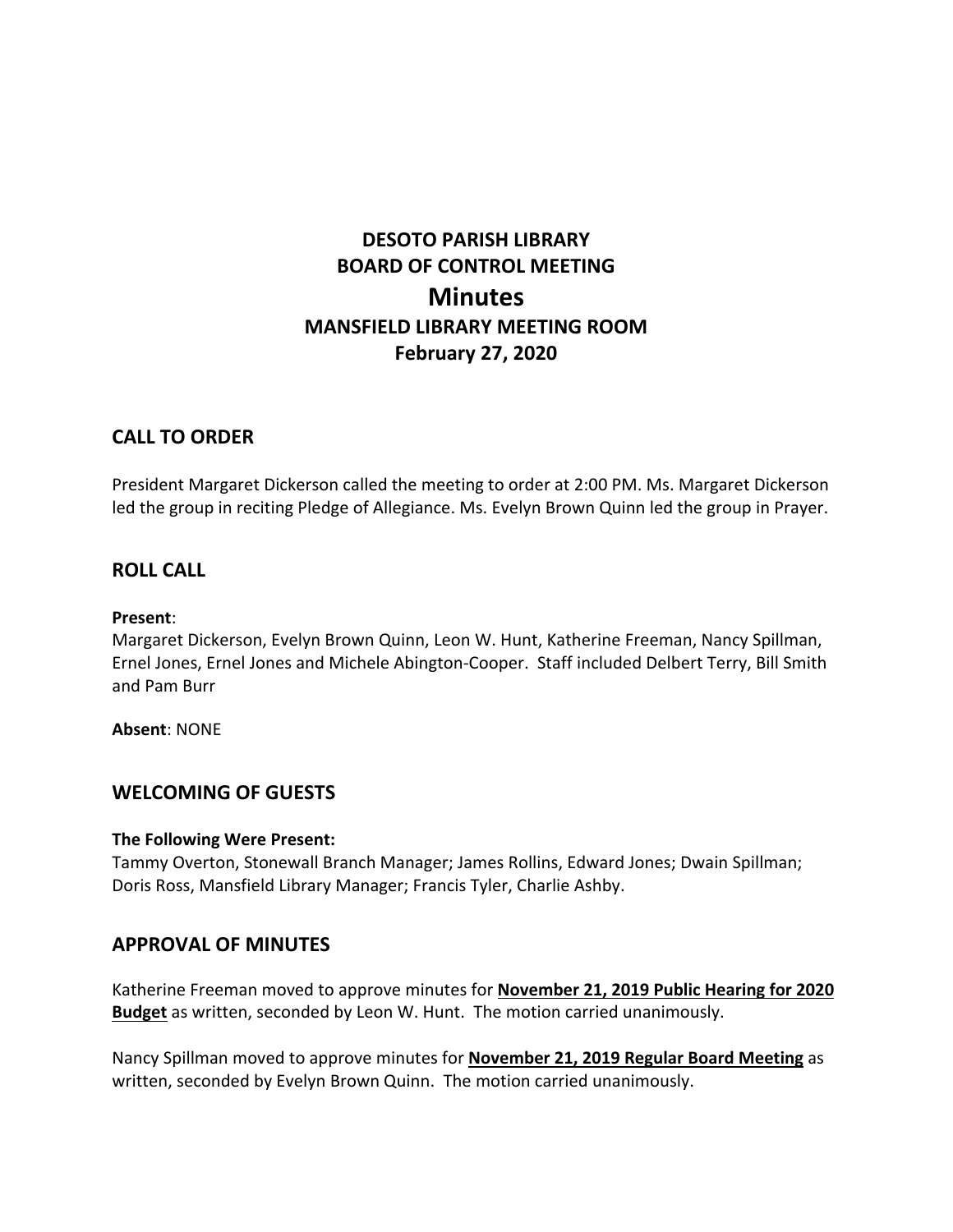# **REPORT OF FINANCES**

## **Consider Approval of Expenditures from November 09, 2019 – February 14, 2020.**

Katherine Freeman moved to approve expenditures, seconded by Leon W. Hunt. Motion carried.

## **REPORT OF LIBRARIAN**

Mr. Terry introduced the following new staff members to the board:

- Kriston Newman Branch Manager @ Pelican Branch
- LaTrisha "Rena" Jackson Children's Librarian @ Pelican Branch
- Katrina Bogan Library Clerk @ Mansfield Library

## **NEW BUSINESS**

#### **1. Consider Approval of Makerspace Implementation Plan 2020-2025**

Motion made by Ernel Jones, seconded by Evelyn Brown Quinn

#### **2. Consider Approval of Auditor for 2019 DeSoto Parish Library Financials**

Motion made by Katherine Freeman, seconded by Nancy Spillman. Motion Passed.

#### **3. Consider Auctioning Surplus Items**

Motion made by Katherine Freeman, seconded by Leon W. Hunt. Motion Passed.

#### **4. Consider Approval of Moving Security Funds to Another Investor**

After much discussion, Nancy Spillman made a motion to leave funds with Edward Jones. Seconded by Ernel Jones. Motion Passed.

## **5. Consider Approval of Changes to Insurance/Retirement Policy**

Motion made by Katherine Freeman, seconded by Ernel Jones. Motion Passed.